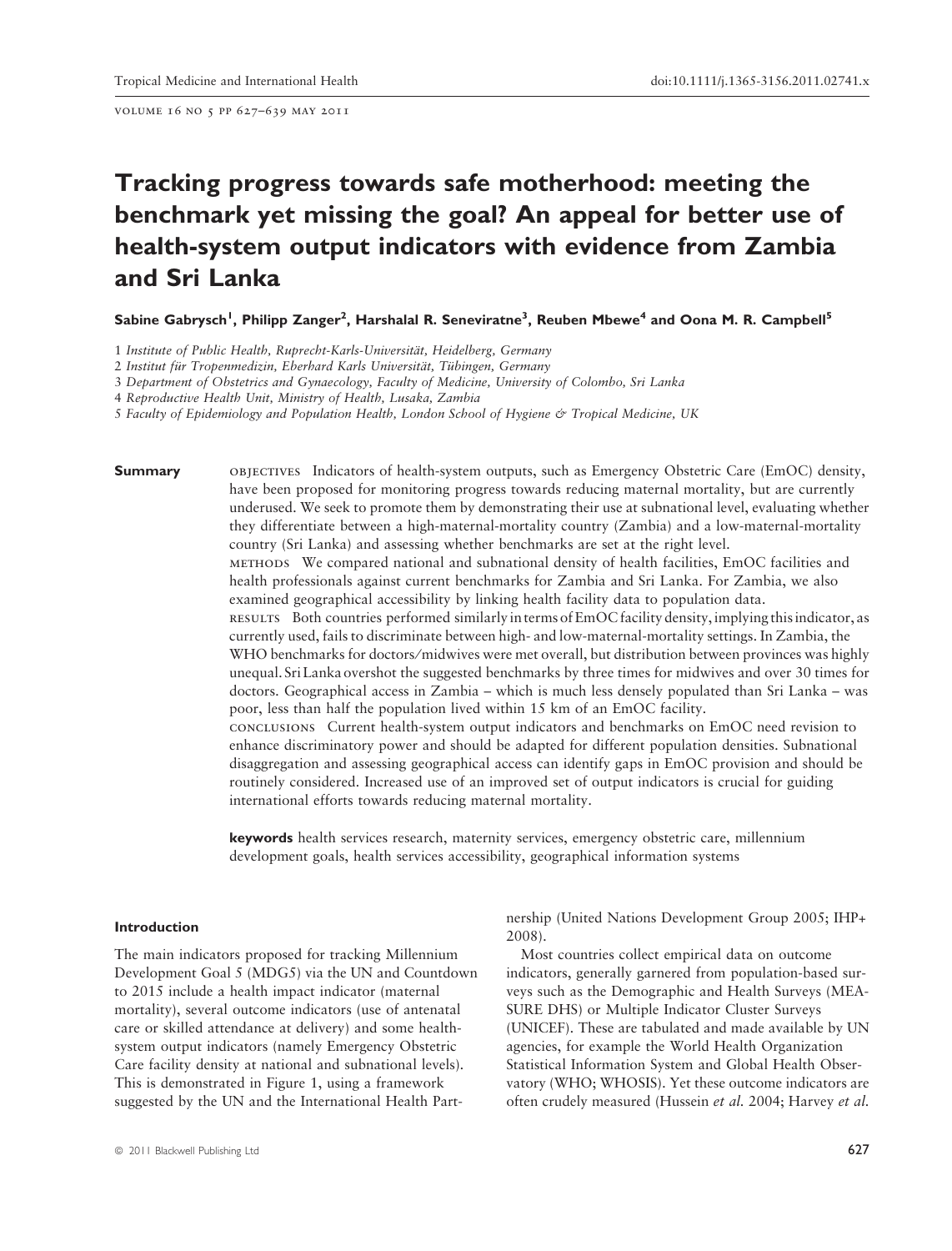

Figure 1 Indicators for tracking progress towards MDG5. EmOC, Emergency Obstetric Care. Financial, material, training and managerial input into the health system should lead to outputs in the form of sufficiently staffed facilities capable of providing EmOC. If women use these for giving birth, skilled attendance at delivery is ensured and maternal and newborn survival can be achieved.

2007) and may be misleading: The indicator of skilled attendant at birth has been criticized for not capturing quality of care and therefore not aligning well with maternal mortality (Shankar et al. 2008).

Empirically measured health impact data are harder to come by, despite substantial interest in tracking maternal mortality both as a hard measure of success and as the main target indicator for MDG5. The UN publish maternal mortality estimates every 5 years and produce predicted statistics for countries without data (WHO et al. 2010). In the absence of good vital registration data, maternal mortality is costly to measure in surveys and consequently is carried out infrequently and thus does not easily lend itself to monitoring short-term progress (Graham et al. 2008).

Indicators of health-system outputs are the least available or used despite having been promoted as 'process indicators' as early as the 1997 'UN guidelines for monitoring the availability and use of obstetric services' and subsequently in the World Health Report (WHR) 2005 and the 2009 UN handbook 'Monitoring emergency obstetric care'. Emergency Obstetric Care (EmOC) facility density is not recorded on the Global Health Observatory (WHO) or the UN MDG indicator site (United Nations Statistics Division). Countdown to 2015 only reports it for 40% of its 68 countries (UNICEF 2008). Also, despite recommendations to collect this indicator in 'areas smaller than the country as a whole' (UNICEF et al. 1997), subnational EmOC density 'remains globally underused' (Fauveau & Donnay 2006), and tabulation is restricted to a few reports and articles (AMDD). Doctor and midwife density and geographical accessibility of EmOC services have hardly been used at all for tracking progress towards safe motherhood in low-income countries.

This is regrettable because health-system output data are comparatively easy to collect and provide valuable information by pointing towards required actions. Countries with inadequate provision of services cannot expect maternal mortality to decline unless services are upgraded

and accessibility improved. Measuring maternal mortality through expensive survey approaches before gaining a basic understanding of what kind of care is accessible wastes resources (Graham et al. 1996; UNICEF et al. 1997).

This article aims to encourage the use of health-system output indicators to track progress towards MDG5. To achieve this, we (i) illustrate for Zambia, a setting with high maternal mortality, how these indicators can be studied nationally and subnationally, (ii) assess the indicators' discriminatory power by comparing Zambia's indicator performance to that of Sri Lanka (where maternal mortality is far lower) and (iii) assess whether the proposed benchmarks appear to be set at the right levels.

## Methods

Current EmOC benchmarks from the UN handbook (WHO et al. 2009), which updated the UN guidelines (UNICEF et al. 1997), and from the WHR 2005 (WHO 2005) are presented in Table 1.

Zambia is a large, land-locked, sparsely populated lowincome country in sub-Saharan Africa, and Sri Lanka is a densely populated, lower middle–income South Asian island. Maternal mortality is very high in Zambia, whereas Sri Lanka is a maternal health success story, having reduced maternal mortality continuously over the last decades. Table 2 presents some basic country information, with Sweden as a high-income comparator.

We used data from the Zambian Census of Population and Housing 2000, the Zambian Health Facility Census 2005 (Health Facility Assessment Technical Working Group 2005) (containing information on all the country's health facilities, excepting some private-for-profit facilities), the Sri Lankan Needs Assessment 'Women's Right to Life and Health Project' reports 2001 and 2003, and published data on births, health facilities and staffing from Sri Lankan government websites (Department of Census and Statistics Sri Lanka).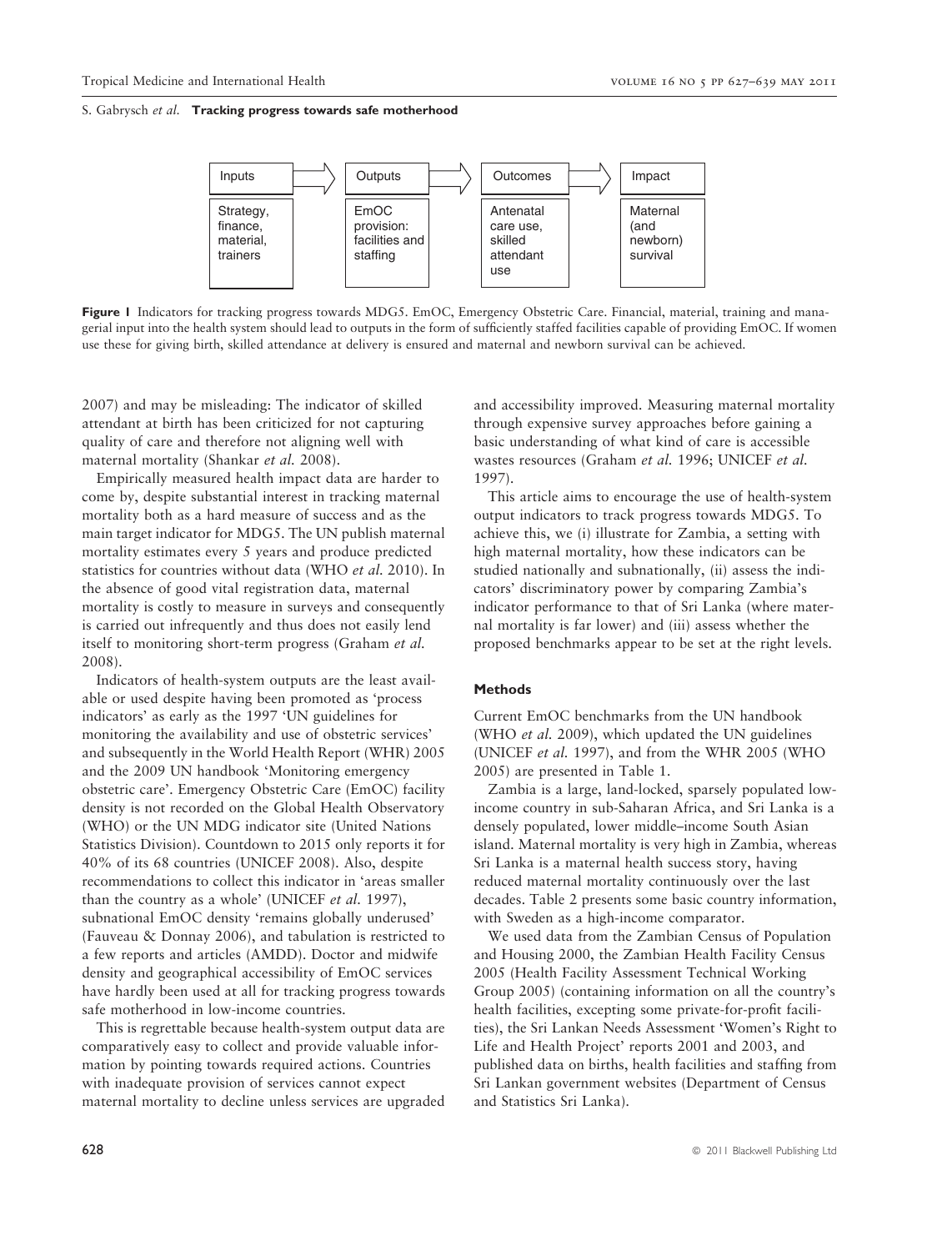Table 1 Output indicators and benchmarks (implied numbers in italics)

|                                                | World Health         |                                      |  |
|------------------------------------------------|----------------------|--------------------------------------|--|
| Indicator source                               | Report 2005          | UN handbook 2009                     |  |
| Reference births (per year)                    | 3600                 | 20 000                               |  |
| Facilities                                     |                      |                                      |  |
| EmOC facilities per reference births           | $2-3$ (or more)      | At least 5                           |  |
| CEmOC facilities per reference births          | 1                    | At least 1                           |  |
| BEmOC facilities per reference births          | $1-2$ (or more)      | At least 5 minus<br>CEmOC facilities |  |
| Staffing                                       |                      |                                      |  |
| Midwives per reference births                  | 20                   |                                      |  |
| Doctors per reference births                   | 3 part-time          |                                      |  |
| Midwives per EmOC facility                     | e.g. $10$ in CEmOC,  |                                      |  |
|                                                | 5 in each of 2 BEmOC |                                      |  |
| Doctors per CEmOC facility                     | 3 part-time          |                                      |  |
| Geographical accessibility*                    |                      |                                      |  |
| Travel time to EmOC facility for<br>most women |                      | $2 - 3 h$                            |  |

EmOC, emergency obstetric care (BEmOC or CEmOC); BEmOC, basic emergency obstetric care; CEmOC, comprehensive emergency obstetric care. \*Preliminary ⁄supplementary indicator.

Table 2 Basic country information on Zambia and Sri Lanka (Sweden for comparison) as provided by WHO

|                                                                            | Zambia           | Sri Lanka                | Sweden     |
|----------------------------------------------------------------------------|------------------|--------------------------|------------|
| Land area $(km^2)$                                                         | 740 000          | 6.5 000                  | 410 000    |
| Population (WHOSIS 2006)                                                   | 11.7 million     | 19.2 million 9.1 million |            |
| Crude birth rate (UNDATA 2000–2005)                                        | 45 per 1000      | 19 per 1000 11 per 1000  |            |
| Maternal deaths per year (WHO 2005)*                                       | 3900             | 190                      | 3          |
| Maternal mortality ratio (WHO 2005)*                                       | 830              | 58                       | 3          |
| Infant mortality rate (WHOSIS 2006)                                        | $100$ per $1000$ | 10 per 1000              | 3 per 1000 |
| Doctors per 10 000 population (WHO 2004) <sup>†</sup>                      | 1                | 6                        | 33         |
| Nurses and midwives per 10 000 pop.<br>$(WHO 2006)^{\dagger}$              | 7                | 17                       | 116        |
| Skilled attendance at birth (WHOSIS<br>2002, 2000)                         | 43%              | 97%                      | $100\%$    |
| Caesarean section rate (WHOSIS 2001)                                       | $2\%$            | $24\%$ <sup>‡</sup>      | 17%        |
| GDP per capita in PPP \$ (WHOSIS 2006)                                     | 1100             | 3700                     | 37 000     |
| Total health expenditure per capita in PPP \$<br>(for 2002, from WHR 2005) | 51               | 131                      | 2500       |

WHOSIS, World Health Organization Statistical Information System (now incorporated into the Global Health Observatory); GDP, gross domestic product; PPP, purchasing power parity exchange rate.

\*From Maternal Mortality 2005 estimates (WHO et al. 2007).

- From Global Atlas of the Health Workforce (WHO).

Sri Lanka MoH 2006, not on WHOSIS.

To evaluate EmOC density, we first considered all facilities offering delivery care and then only the subgroup providing certain EmOC signal functions: injectable antibiotics, injectable oxytocics, injectable anticonvulsants, manual removal of placenta, manual removal of retained products, assisted vaginal delivery, Caesarean section and blood transfusion. Comprehensive EmOC (CEmOC) is

characterized by performance of all eight functions and basic EmOC (BEmOC) by the first six; actual provision in the previous three months should be established by checking registers, drugs, equipment and staffing (UNICEF et al. 1997; Paxton et al. 2006).

The EmOC assessments conducted in 2001/2003 in Sri Lanka included all higher-level hospitals and a sample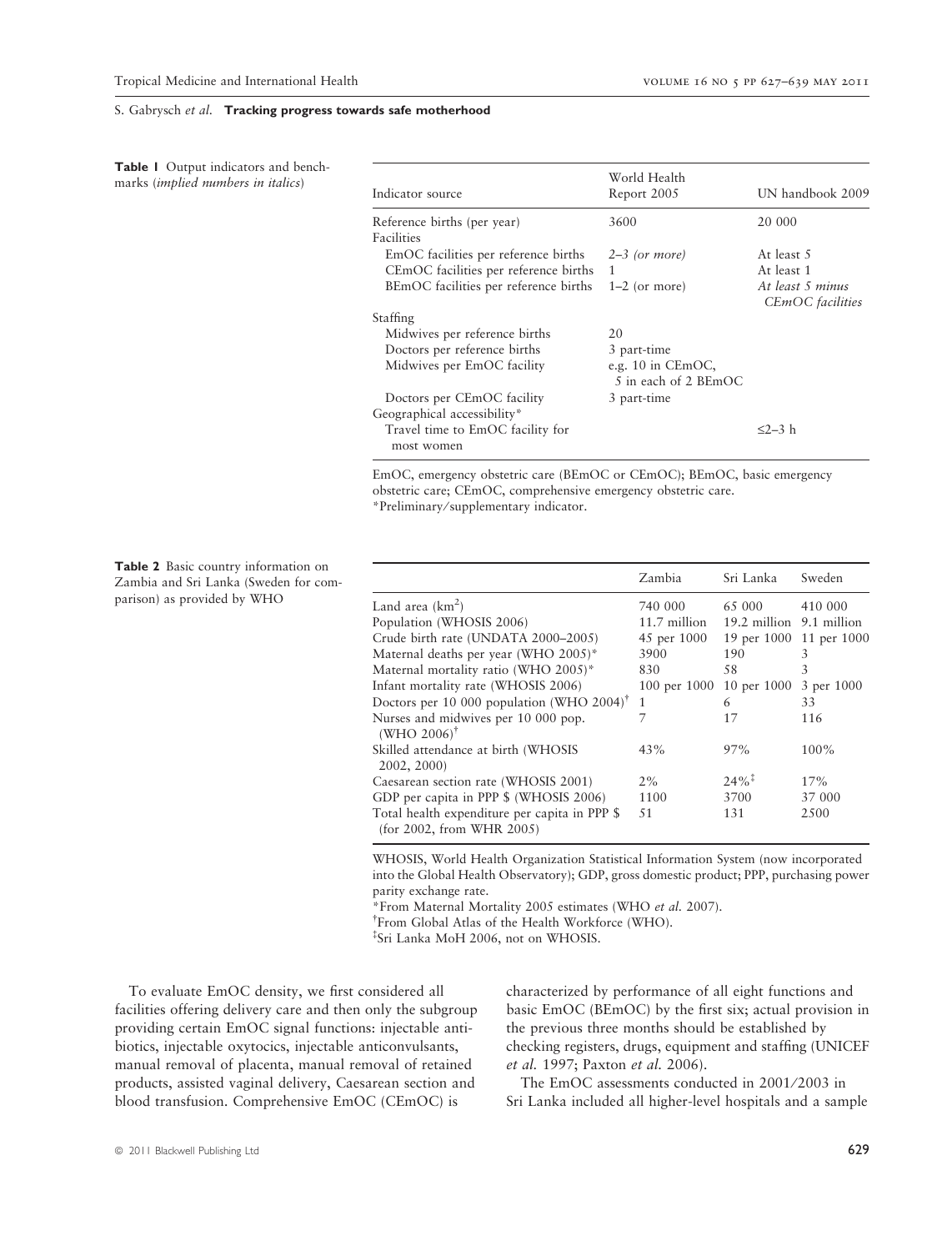of lower-level hospitals. To estimate the number of CEmOC facilities in 2006, we multiplied the number of higher-level hospitals in 2006 by the proportion found to provide all eight signal functions in the assessments of 2001/2003, separately for each province. Similarly, the number of BEmOC facilities in 2006 was estimated by multiplying the number of lower-level hospitals by the proportion found to provide the six basic signal functions.

The Zambian Health Facility Census did not check actual performance of signal functions, but only reported theoretical capability, which is known to overestimate functioning (UNICEF et al. 1997; Paxton et al. 2006). Therefore, our EmOC classification also used criteria on opening hours (24- h presence of a midwife or doctor), staffing (at least three doctors registered and one found on duty for CEmOC; at least three doctors, nurses, midwives or clinical officers registered and one found on duty for BEmOC), availability of electricity (for CEmOC) and referral capacity (for BEmOC).

Facility density was computed per 20 000 births (to match with the literature) (UNICEF et al. 1997; Paxton et al. 2006) and compared to current benchmarks, for EmOC facilities overall (CEmOC and BEmOC) and for CEmOC facilities.

To study health workers, we considered all professional cadres with potential to conduct deliveries who were registered at facilities providing delivery care (namely doctors, clinical officers, nurses and midwives). In Sri Lanka, disaggregated figures for midwives were available by province and work task. Sri Lankan public health midwives mainly provide preventive ante- and post-natal care and only conduct deliveries very occasionally; hospital midwives are the principal providers of delivery care. In the Zambian Health Facility Census, nurse and midwife numbers were aggregated; we used disaggregated national figures from the Global Atlas of the Health Workforce (WHO) to estimate the proportion of midwives in the provinces. Health-professional density was computed per 3600 births (as recommended by WHO) (WHO 2005) and compared to current benchmarks.

In rural Zambia, only 1% of households possess motorized transport and public transport is scarce (Central Statistical Office et al. 2009). Thus, geographical accessibility was estimated as the proportion of births within 15 km of services set to match with a benchmark of 3- h travel time, assuming a walking speed of 5 km ⁄ h. We mapped health facilities and ward areas in the geographical information system platform ArcGIS and created circular buffers of 15 km radius around all delivery facilities and around EmOC facilities to calculate the proportion of total ward area covered. Birth density by ward was estimated by projecting annual district population growth rates to 2005 and applying provincial crude births rates. An even spatial distribution of births was assumed.

# Results

# Health facilities

Numbers of births, health facilities and EmOC facilities, as well as facility densities per 20 000 births for Zambia and Sri Lanka, are shown in Table 3. Assuming all delivery facilities offer EmOC, both Zambia and Sri Lanka substantially exceeded the '5 EmOC of which 1 CEmOC' benchmark suggested in the UN handbook, both nationally and in all provinces. The WHR 2005 benchmark (of 2 EmOC facilities per 3600 births, or 11.1 per 20 000 births)

Table 3 Births, facilities and health professionals in Zambia and Sri Lanka

|                                     | Zambia<br>2005   | Sri Lanka<br>2006 |
|-------------------------------------|------------------|-------------------|
| Total numbers                       |                  |                   |
| <b>Births</b>                       | 404 000          | 373 538           |
| Delivery facilities                 | 1130             | 521               |
| Hospitals (higher level)            | 90               | 69                |
| EmOC facilities (including          | 96               | 107               |
| CEmOC                               |                  |                   |
| CEmOC facilities                    | 30               | 65                |
| Doctors                             | 880              | 10 300            |
| <b>Nurses</b>                       | 5100*            | 25 000            |
| Midwives                            | $2300^{\dagger}$ | 7500              |
| Delivery midwives                   | Not available    | 2500              |
| Clinical officers                   | 1000             | None              |
| Per 20 000 births                   |                  |                   |
| Delivery facilities                 | 56               | 28                |
| EmOC facilities (including          | 4.8              | 5.7               |
| CEmOC)                              |                  |                   |
| UN handbook EmOC benchmark          | 5                |                   |
| WHR 2005 EmOC benchmark             | 11.1             |                   |
| Hospitals (higher level)            | 4.5              | 3.7               |
| CEmOC facilities                    | 1.5              | 3.5               |
| UN handbook CEmOC benchmark         | $\mathcal{I}$    |                   |
| WHR 2005 CEmOC benchmark            | 5.6              |                   |
| Per 3600 births                     |                  |                   |
| Doctors                             | 8                | 99                |
| WHR 2005 doctor benchmark           | 3                |                   |
| Nurses, midwives, clinical officers | 74               | 31.5              |
| Midwives                            | 20               | 74                |
| Delivery midwives                   | Not available    | 2.5               |
| WHR 2005 midwife benchmark          | 20               |                   |

WHR, World Health Report; EmOC, Emergency Obstetric Care; CEmOC, Comprehensive Emergency Obstetric Care.

\*Calculated from the Health Facility Census figure of 7400 total nurses and midwives, subtracting midwives <sup>†</sup>reported in the Global Atlas of the Health Workforce (WHO). International benchmarks in italics.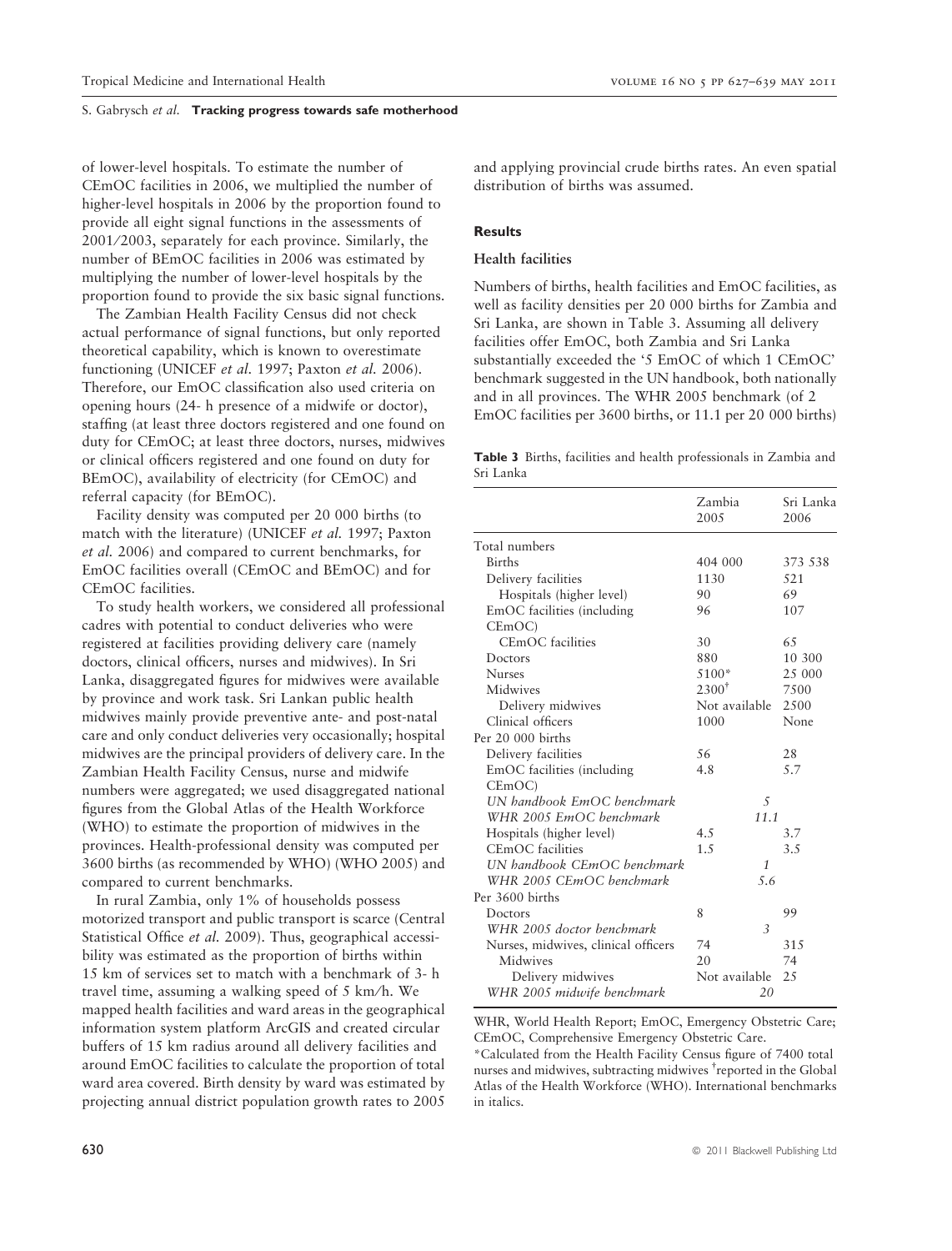was also met in both countries and all provinces. However, even under this generous assumption of counting all facilities, both countries fell slightly short of the WHR 2005 CEmOC benchmark of 5.6 facilities per 20 000 births, as did most Sri Lankan and half of the Zambian provinces (Figure 2a,b).

When assumptions were tightened to assess EmOC functioning, both countries fell far short of the WHR 2005 benchmarks, and several provinces in both countries also failed the UN handbook's EmOC benchmark. While all of Sri Lanka's provinces had a CEmOC facility density well in excess of the UN CEmOC benchmark, several Zambian provinces failed this benchmark (Figure 2c,d).

#### Health professionals

Health professionals are a critical component of EmOC provision. Total numbers as well as densities per 3600 births are presented in Table 3. The WHR 2005 benchmark of three doctors per 3600 births was met in Zambia



Figure 2 EmOC facility indicator performance in Zambia and Sri Lanka. EmOC, Emergency Obstetric Care (BEmOC or CEmOC); BEmOC, Basic Emergency Obstetric Care; CEmOC, Comprehensive Emergency Obstetric Care. Benchmarks represented by vertical lines: UN handbook benchmarks per 20 000 births: 5 EmOC (dark blue) of which 1 CEmOC (orange); WHR 2005 benchmarks per 20 000 births: 11.1 EmOC (light blue) of which 5.6 CEmOC (yellow). When considering all delivery facilities (left panels), indicator performance in Zambia (a) and Sri Lanka (b) was far in excess of the UN benchmarks. The WHR 2005 EmOC benchmark was also easily met, but not its CEmOC benchmark nationally and in most provinces. When considering only facilities truly offering EmOC (right panels), both Zambia (c) and Sri Lanka (d) fell far short of the WHR 2005 benchmarks and several provinces also of the UN EmOC benchmark. Sri Lanka had far more CEmOC facilities than Zambia, easily meeting the UN CEmOC benchmark, while several Zambian provinces failed it.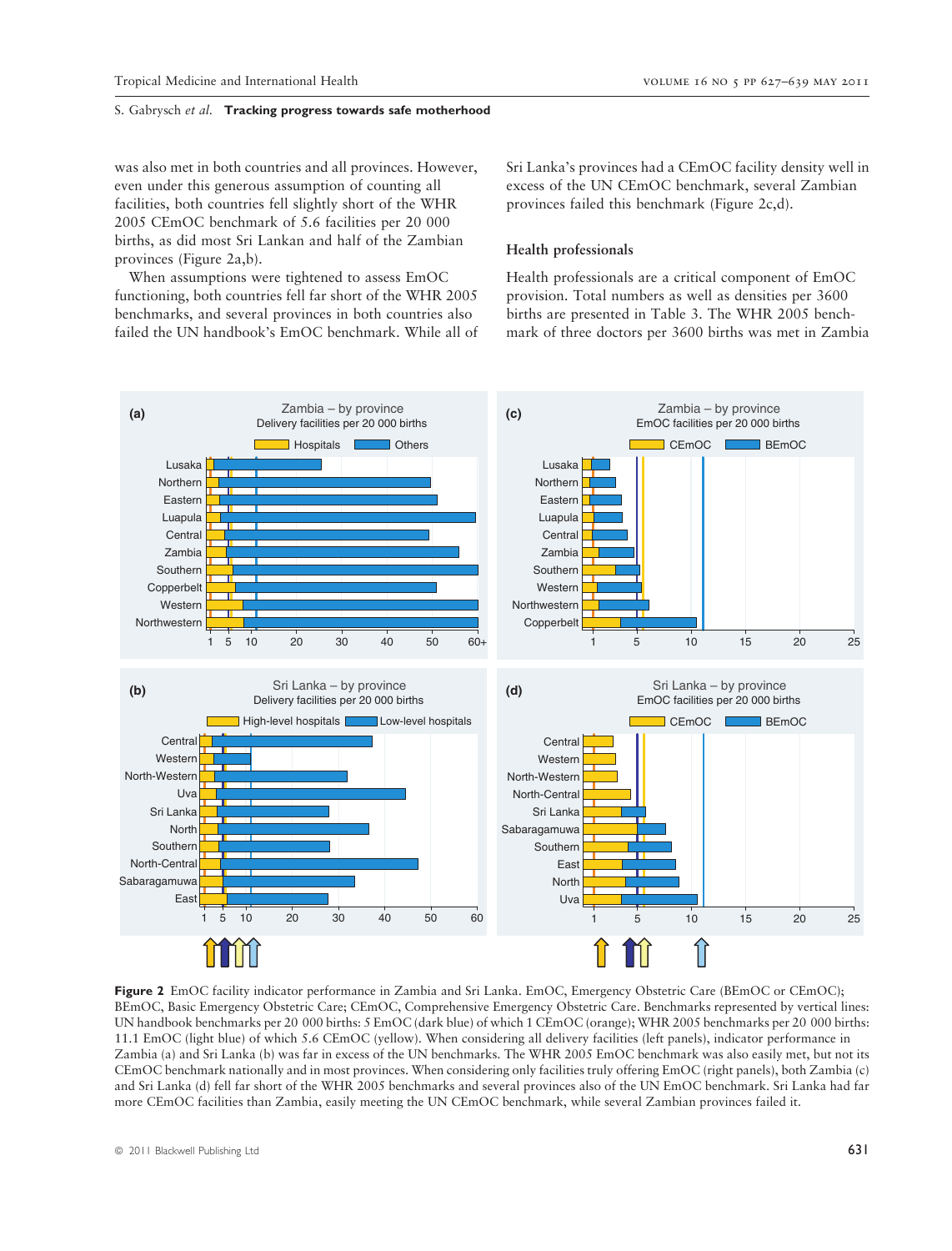overall, with a national average of eight doctors per 3600 births. There was, however, substantial variation between regions, and the benchmark was not met in four of the nine provinces (Figure 3a) and half of all districts (data not shown). Sri Lanka overshot the benchmark by over 30 times, with a national average of 99 doctors per 3600 births (Figure 3b).

The total number of nurses, midwives and clinical officers in both Zambia and Sri Lanka greatly exceeded the benchmark of 20 per 3600 births. When counting only midwives, Zambia exactly met the benchmark nationally, but again distribution was unequal and six of nine

provinces failed it. In Sri Lanka, the country and all its provinces were well above the 20 midwives per 3600 births benchmark. This remained true in the country overall and most provinces when counting only hospital midwives, the chief providers of delivery care in Sri Lanka (Figure 3c,d).

#### Geographical accessibility

For Zambia overall, 86% of births were within 15 km of a facility offering delivery care, but only 44% were within 15 km of a facility offering EmOC (Figure 4). There were large differences between provinces and districts, with



Figure 3 Health-professional indicator performance in Zambia and Sri Lanka. \*The ratio of nurses to midwives for the provinces was estimated from the national figures. Benchmarks represented by vertical lines: WHR 2005: three doctors (orange) and 20 midwives (blue) per 3600 births. Doctor density is shown on the left panels and density of other health workers on the right panels. Zambia (a) met the doctor benchmark nationally, but not in all provinces. Doctor density in Sri Lanka (b) was 10 times higher than in Zambia and far above the benchmark. Midwife density in Zambia (c) just met the benchmark, but was unequal between provinces. In Sri Lanka, midwife density (d) was much higher, and the benchmark was still met when only counting midwives working in delivery care (hospital midwives, dark blue).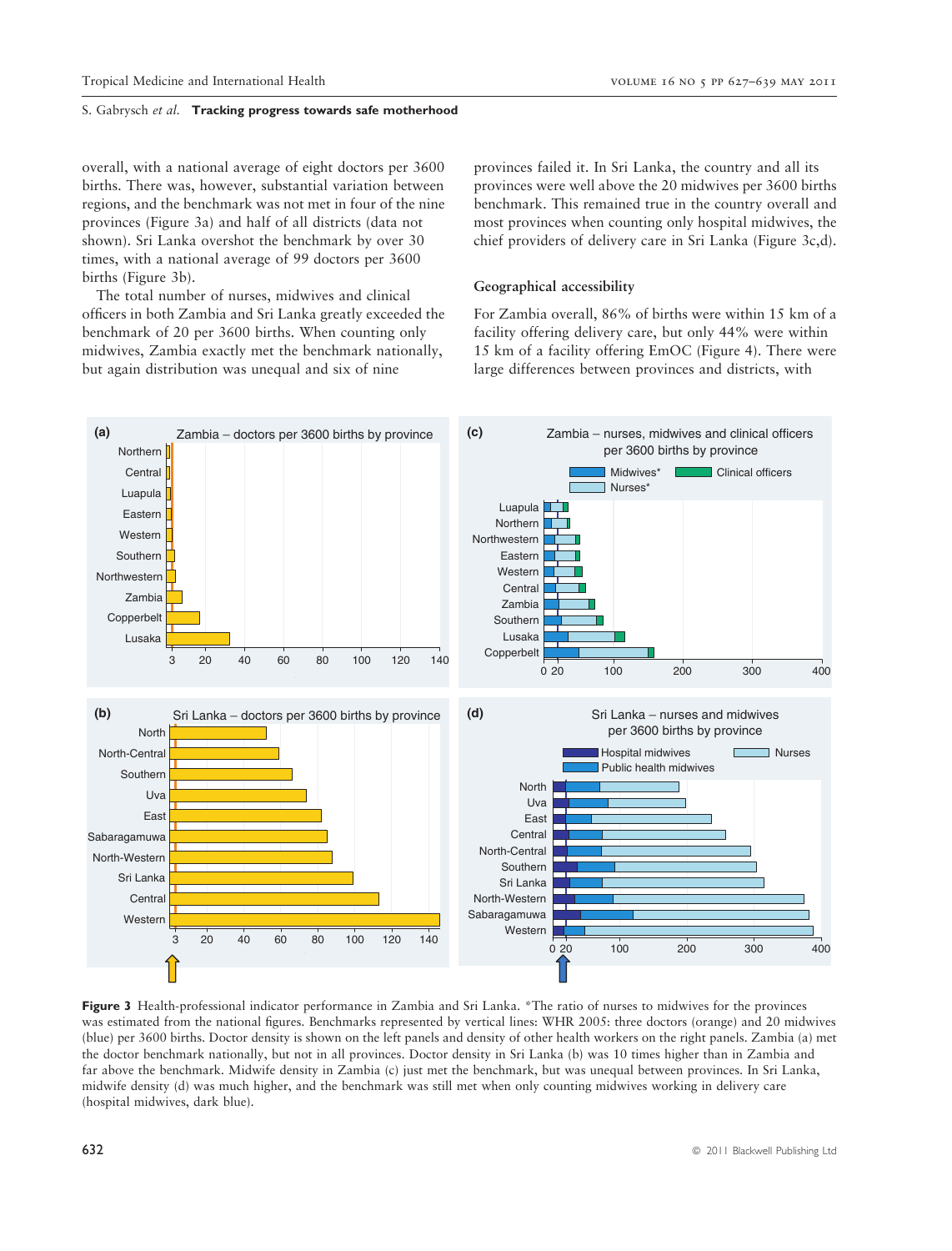

Figure 4 Geographical access to delivery care and EmOC in Zambia. EmOC, Emergency Obstetric Care. The bars show the percentage of the population living within 15 km of services, nationally and by province. Access to delivery care (light blue) was reasonable with more than 60% of the population being within 15 km of delivery care in all provinces. Access to EmOC (dark blue) was much worse, with <20% of the population within 15 km of EmOC in some provinces, and a high proportion only in the two urbanized provinces Copperbelt and Lusaka.

much poorer EmOC access in rural areas: 95% of urban but only 16% of rural births were within 15 km of EmOC (data not shown).

Comparing performance of Zambian districts in terms of geographical accessibility to EmOC services with performance against the indicator of EmOC facility density (Figure 5) revealed a discrepancy: while some predominantly rural districts met the UN EmOC facility benchmark, hardly any had good geographical accessibility, with mostly less than half the population living within 15 km of an EmOC facility.

## Benchmarks and birth density

Figure 6a elaborates on how EmOC facility and staffing benchmarks may be specified for settings with different population densities, as proposed in the WHR 2005. Assuming a facility's birth load consists of all births within a 15 km radius (an area of approximately 700 km<sup>2</sup>) and 20 midwives are needed for a district of 3600 births (as suggested in the WHR 2005), it becomes obvious that in areas with birth densities below 500 per 700  $\text{km}^2$ , the number of deliveries required to keep three midwives busy is not achieved. Consequently, either some areas will not have easy access, more midwives will be deployed than

necessitated by the birth load (with the concomitant risk of losing infrequently practised skills), or facilities will be staffed by fewer midwives, thus compromising 24-h care.

In Zambia, over half the 72 districts (comprising 35% of the country's births) had a birth density below 500 births per 700 km<sup>2</sup>, about a quarter of districts generated between 500 and 1000, and another quarter generated over 1000 births per 700 km2 . In Sri Lanka, no district had  $<$ 500 births per 700 km<sup>2</sup> (Figure 6b).

## **Discussion**

We showed that health-system output indicators on EmOC, namely indicators of facility density, healthprofessional density and geographical access, can be created on national and subnational levels from existing country data. Furthermore, we evaluated the discriminatory power of the indicators by comparing performance between Zambia and Sri Lanka and assessed the appropriateness of their benchmarks.

Good discriminatory power means that a setting with low mortality should perform better on an indicator (e.g. have higher doctor density) than a setting with high mortality. Meeting the 'minimum acceptable level' (UNICEF et al. 1997) benchmark for an indicator (e.g. having at least three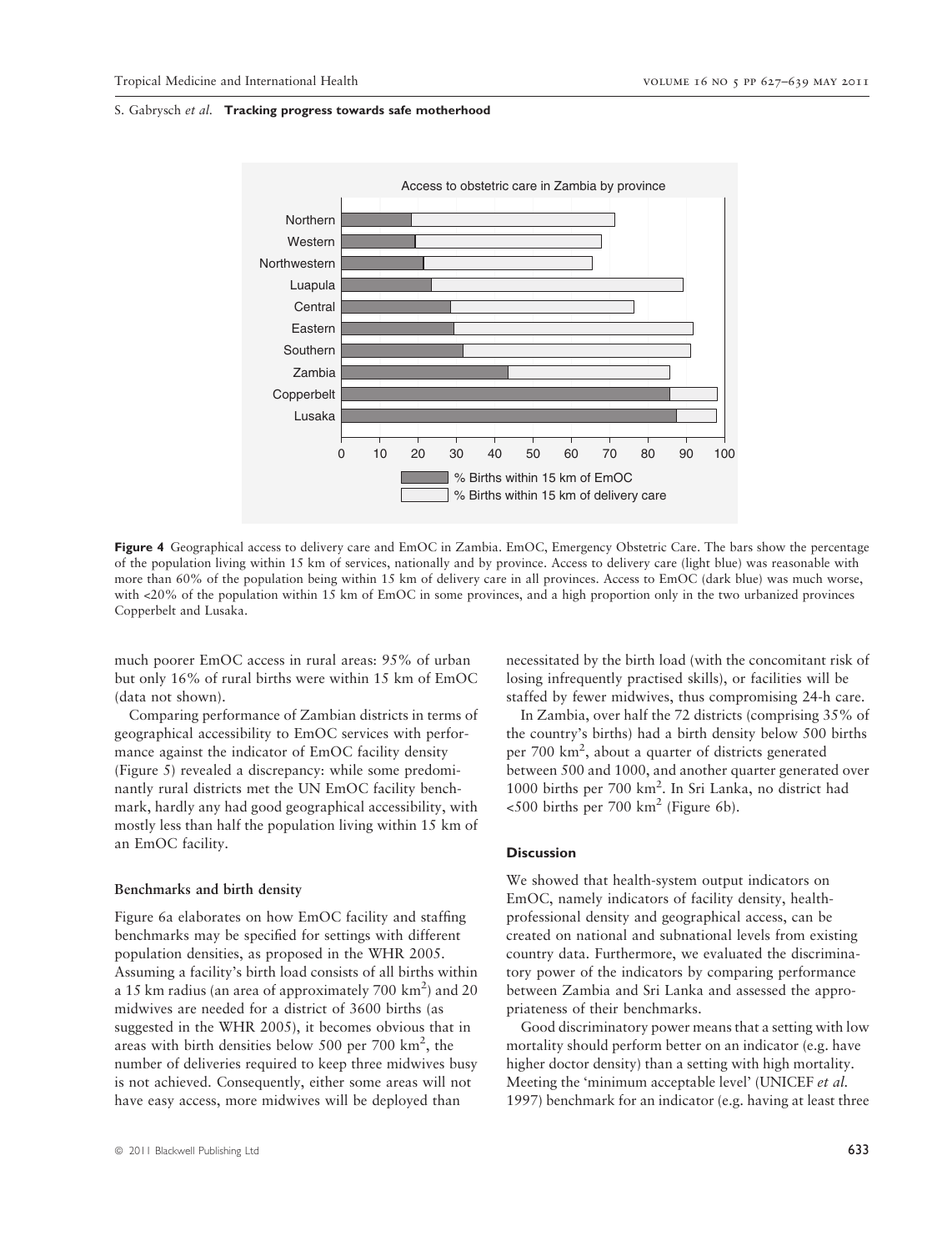

Figure 5 Performance comparison of Zambian districts for two indicators: EmOC facility density and geographical access to EmOC. EmOC, Emergency Obstetric Care. Benchmarks for EmOC facility density represented by horizontal lines: UN handbook benchmark: 5 EmOC per 20 000 births (dark blue); WHR 2005 benchmark: 11.1 EmOC per 20 000 births (light blue). Benchmark for geographical access represented by purple vertical line: UN handbook recommendation is within 3 h for most women (translating into 15- km distance if assuming a walking speed of 5 km per hour). The 72 Zambian districts are represented by circles with size according to population and colour according to urbanization. Districts meeting both a density benchmark and the geographical benchmark are located in the top right and districts meeting neither in the bottom left corner. Several rural districts (green) met the UN EmOC benchmark (dark blue horizontal line), but hardly any had good geographical access to EmOC. Accessibility in most urban districts (orange) was good.

doctors per 3600 births) should translate into low mortality, ideally as both a necessary and sufficient condition. In reality, there are trade-offs between high sensitivity (all highmortality settings fail the benchmark) and high specificity (all low-mortality settings meet the benchmark), because indicators rarely align completely with their outcome and other factors confound and modify the relationship. Therefore, it is crucial to consider several indicators together.

The overall number of delivery facilities in Zambia and Sri Lanka far exceeded all EmOC and CEmOC benchmarks. When counting only those facilities fulfilling EmOC criteria, both countries failed the WHR 2005 benchmarks but met or almost met the UN benchmarks nationally, although not in all provinces (Figure 2). The much lower performance when applying EmOC criteria confirms the importance of evaluating 'how facilities are actually functioning, and not […] how they are supposed to function' (UNICEF et al. 1997).

This similarity of both countries' performance on EmOC facility density implies low discriminatory power because

maternal mortality is high in Zambia and low in Sri Lanka. Although Zambian EmOC facility density may be somewhat overestimated because signal function performance was not actually assessed, the similarity casts doubt on the usefulness of this indicator if used in isolation and at the national level as tracked in Countdown to 2015.

The discriminatory power of CEmOC facility density seems better: Sri Lanka had much higher levels than Zambia. Both countries, and almost every country examined to date (Paxton et al. 2006), including many highmaternal-mortality countries, are well above the UN benchmark of 1 CEmOC facility per 20 000 births – suggesting this benchmark is set too low and needs to be raised. The WHR 2005 benchmark of 5.6 CEmOC facilities per 20 000 births, on the other hand, seems too high, as it was not even met by the total of Sri Lanka's high-level hospitals, which successfully perform over 80% of the country's deliveries. As these hospitals usually have two or three obstetric units, each with a consultant obstetrician and 4–6 junior doctors, it may be more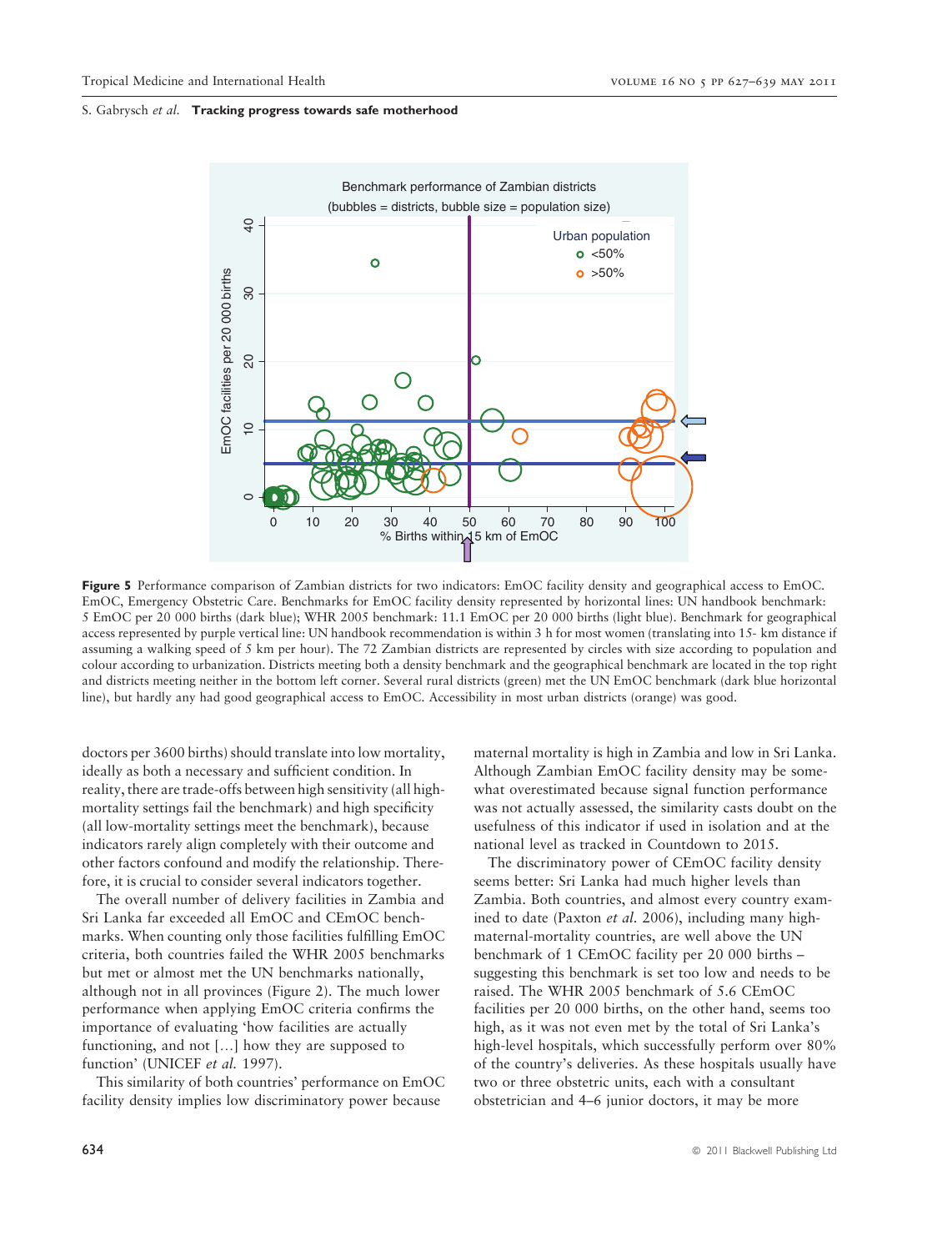

Figure 6 (a) Distribution and size of EmOC facilities for different birth density scenarios; (b) District birth densities in Zambia and Sri Lanka. EmOC, Emergency Obstetric Care. EmOC facilities are symbolized by red crosses; the small pink crosses signify a lower level of care. Catchment areas around facilities are symbolized by circles with a radius of 15 km (maximum walking distance) resulting in areas of around 700 km<sup>2</sup>. Panel (a) depicts EmOC provision in hypothetical districts of 3600 births for four different scenarios: In very densely populated districts, one can efficiently station all midwives in one facility. Districts where births are distributed over larger areas require several smaller facilities to ensure geographical accessibility. If three midwives per facility is the minimum to ensure 24- h quality care and a midwife can deliver 175 births annually (WHO 2005), birth densities below 500 births per 700 km<sup>2</sup> pose difficulties in provision of both accessible and quality services. Panel (b) shows maps of Zambia (left) and Sri Lanka (right), proportional to size and the corresponding birth densities by district, demonstrating that the majority of Zambian districts have birth densities below the threshold.

appropriate to count obstetric units instead of facilities. If doing this, Sri Lanka would meet the WHR 2005 CEmOC benchmark (Figure S1), supporting the use of obstetric units instead of facilities as a metric.

Interpreting facility density in the absence of facility size is difficult and is probably the main reason why EmOC facility density does not perform well as an indicator, because it treats large hospitals with thousands of deliveries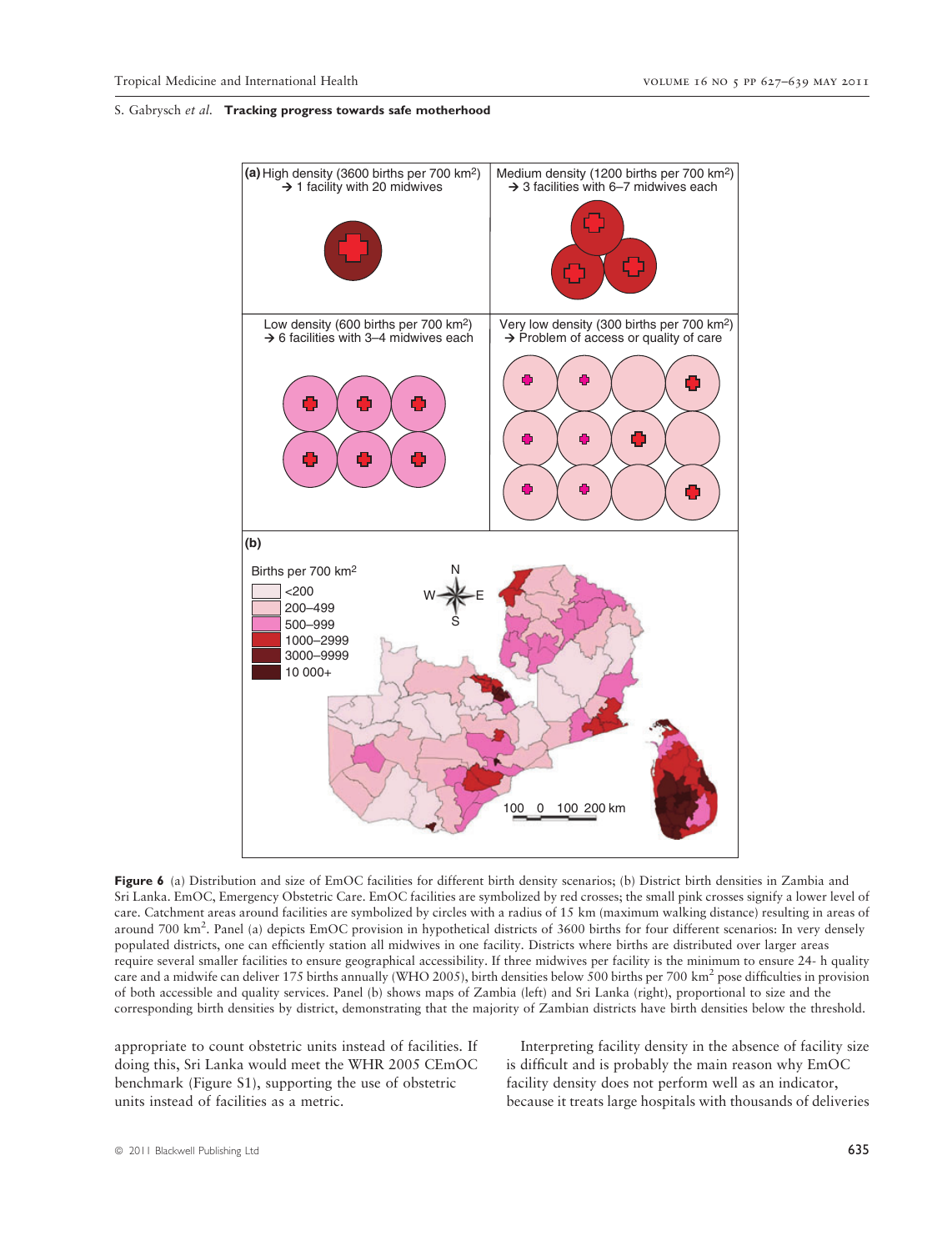per year the same as small facilities with few beds. Sri Lanka's EmOC facilities are large, while Zambia's are small – possibly explaining the similar EmOC facility densities despite vastly different maternal mortality ratios. Indicator performance between provinces is similarly mismatched. The provinces where the capital cities are located (Lusaka in Zambia and Western Province in Sri Lanka) are likely to have the lowest maternal mortality in the country, yet perform badly in terms of number of EmOC facilities per birth load (Figure 2) because they have fewer but larger facilities.

The WHR 2005 provides indicators and benchmarks on delivery staff, thus considering health-system capacity. Health-professional density in Zambia and Sri Lanka was strikingly different (Figure 3), suggesting this indicator may have better discriminatory power.

Zambia had over double the WHR 2005 benchmark of three doctors per 3600 births, and Sri Lanka over 30 times more. The benchmark referred to doctors working (at least part-time) in delivery care, while our numbers refer to all doctors, but nevertheless, this suggests the doctor benchmark may be set too low and needs to be raised.

Concerning midwives, Zambia exactly met the WHR 2005 benchmark of 20 midwives per 3600 births, while Sri Lanka had nearly four times that figure. Again, this suggests the benchmark should be raised, although, if the indicator is interpreted as referring only to midwives working in delivery care, the benchmark may be appropriate. However, this definition may be less practicable as few countries divide work tasks so clearly as to allow 'delivery midwife' numbers to be calculated.

The WHR 2005 benchmark on midwife density was estimated assuming an average annual work load of 175 births per midwife (WHO 2005), a figure based on the observed median of certain sub-Saharan district hospitals (Van Lerberghe et al. 1992). Other African hospitals report birth loads ranging from 28 deliveries per midwife to 464 (Health Systems Trust and Department of Health South Africa 1997; Levin et al. 2003). Rather than basing recommendations on observed birth loads from settings where maternal mortality may be high, it would be preferable to base them on ideal birth loads, though these have not been clearly established and different estimates are used (Ogunbekun et al. 1996; Health Systems Trust and Department of Health South Africa 1997; Levin et al. 2000). Data from well-functioning low-mortality settings (such as Sri Lanka) could be used to identify the ideal workload per midwife in different situations (hospital, health centre). For settings where disaggregated figures by health-professional cadre are lacking, it would be helpful to estimate the approximate proportion of health professionals with midwifery skills of the total. This proportion should be higher for settings with high crude birth rate.

Given the uneven distribution of health services and staff inside countries, it has been repeatedly highlighted that national averages may be misleading. Disaggregation into smaller units has been strongly recommended (UNICEF et al. 1997), but is rarely practiced (Fauveau & Donnay 2006). We show, using existing data, that output indicator performance can be assessed subnationally, and we revealed highly inequitable distributions, particularly for doctors in Zambia.

Disaggregating below district level is problematic as populations become so small that less than one facility (with the accompanying staff) is needed to meet the benchmark. Furthermore, facilities may be used by women from across the administrative borders, thus distorting estimates. Where geographical coordinates of facilities are available, as in Zambia, it is possible to calculate the proportion of the population or births within a certain distance of services instead, thus overcoming the problem of estimating access in small units accurately. With the increasing availability of digital mapping and geographical information systems, use of indicators of geographical access to EmOC should increase (WHO et al. 2009).

Applying this method to Zambia revealed that geographical access to EmOC was very low in most provinces (Figure 4). We also demonstrated that districts could meet the benchmark for EmOC facility density without achieving reasonable geographical access for their populations (Figure 5). For Sri Lanka, we did not have the necessary data to calculate geographical access, but given its much smaller area and higher population density, access is likely to be far better – and probably contributes to the low maternal mortality seen there. Geographical accessibility is thus a potentially very useful indicator and should be much more promoted.

Health-system output indicators are also useful in terms of health-system planning (Figure 6). The WHR 2005 recognizes that 'the problem is to decide on the optimal level of decentralization – the compromise between access and efficiency' and suggests possible facility sizes and staffing for settings with different population density.

We have developed this further for EmOC in general (ignoring that one of the EmOC facilities should be CEmOC and may need more midwives) by introducing a metric of 700 km<sup>2</sup> circular areas of 15 km radius around facilities. This exercise highlighted that for a sparsely populated country like Zambia, balancing the need for geographical accessibility with efficiency and quality of services is challenging, especially in a context of severe health-worker shortages. In areas with very low birth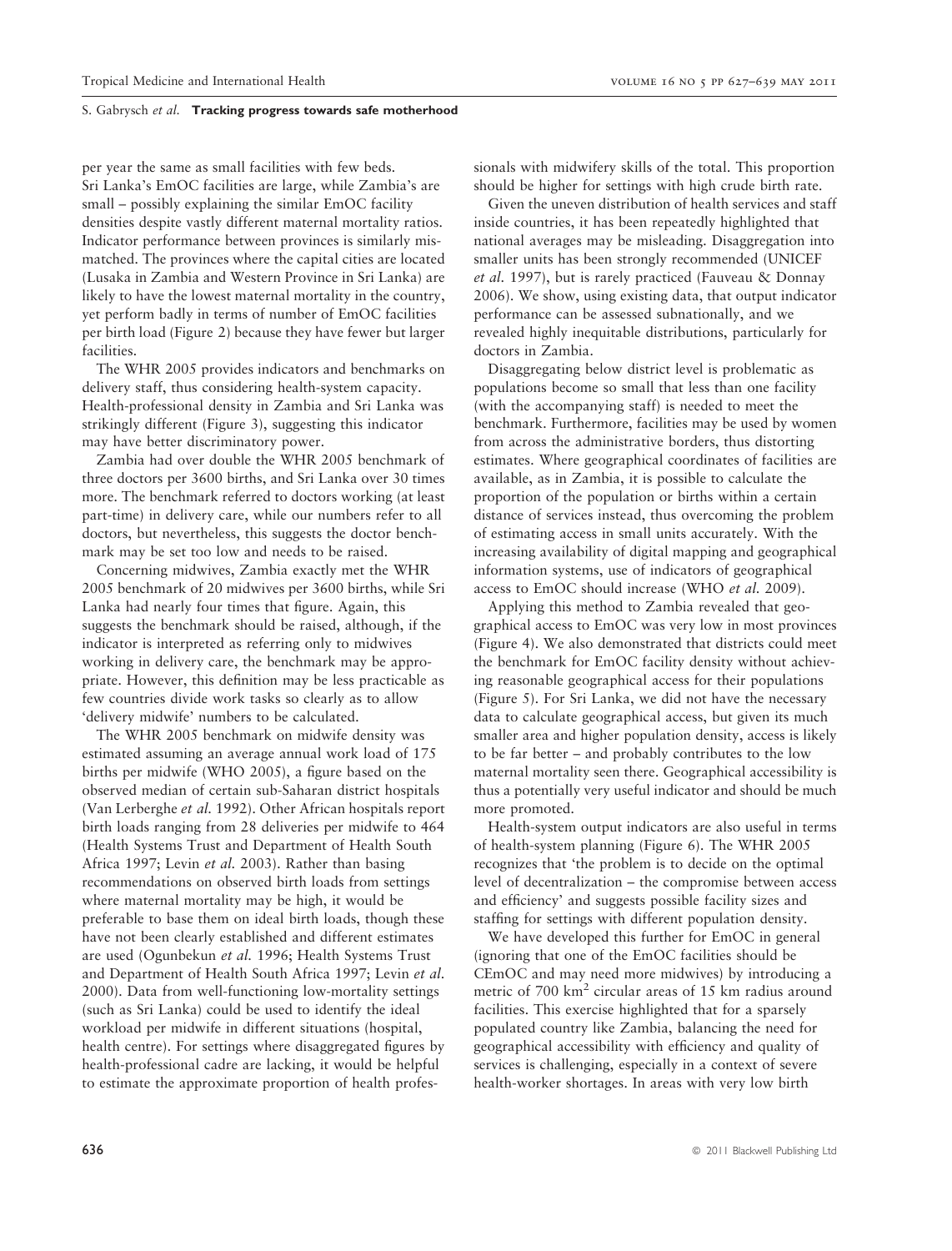densities, innovative solutions could include improved transportation links, telemedicine, maternity waiting homes and teaming a single midwife with assistant midwives.

Our analyses are obviously limited by the types and quality of data available. Comparing two countries offers only limited proof, but rather demonstrates what can be carried out and highlights potential areas for further improvement. The geographical analysis could be refined by using population figures for areas smaller than wards and considering geographical data on roads, rivers and altitude. While assuming even spatial population distribution within wards will have underestimated accessibility, our choice of 15- km maximum distance probably overestimates it, as it requires three hours of brisk walking from heavily pregnant women. The benchmark for travel time and/or distance can be set differently if desired, depending on the local transport situation. Work also remains to be carried out on better operationalizing measures of EmOC functionality and quality and in integrating neonatal emergency functions.

In conclusion, this analysis showed that current healthsystem output indicators and their benchmarks may need revision to make them more practically useful and that several indicators should be used in combination. The WHR 2005 suggestions on facility size and staffing for different population densities went into the right direction, but the opportunity to develop these further was missed in the recent handbook update to the UN guidelines. The development of 'a basic set of indicators of health-system functions and of scientifically sound, practical and userfriendly tools' (Boerma et al. 2009) should be a high priority in our efforts to achieve MDG5.

This article has focussed on Zambia and Sri Lanka not for their particular results, but rather to show examples of what could be carried out to encourage similar and better analyses. Despite minor limitations (such as failing to report midwives separately, numbers of deliveries and actual signal function performance in the Zambian Health Facility Census, and the lack of geographical coordinates in the Sri Lankan Health Management Information systems), both countries have rich existing data sources that can be used to better understand health-system constraints in providing EmOC.

While facility surveys focussing on EmOC provision can provide detailed and nationally representative data, a national facility census with geographical coordinates, as carried out in Zambia, has three main advantages. First, subnational disaggregation and comparison between provinces and districts is straightforward as there is no issue of whether the sample is representative at lower levels; secondly, it can be linked to population census data

to calculate geographical accessibility; and thirdly, it can be used for district level planning to target interventions to underserved areas.

Similar facility censuses should be encouraged in other countries, integrated into routine Health Management Information Systems and put in the public domain. A recent 'call for action on health data from eight global health agencies' (Chan et al. 2010) stated that tracking progress towards the MDGs is 'constrained by limited data availability, quality and use'. Investing in collecting a set of health-system output indicators is a particularly promising approach which can directly guide intervention planning, especially if 'active management with data' is carried out with local stakeholders in a participatory way (Shankar et al. 2008).

#### Conclusions and recommendations

1. EmOC indicators should have discriminatory power, i.e. better performance in the indicator should be associated with lower maternal mortality.

2. EmOC facility density, as currently used, seems to have low discriminatory power, but could be improved by focussing on CEmOC and by considering facility size.

3. Numbers of doctors and midwives per birth load seems to have better discriminatory power, but current benchmarks may need to be raised.

4. Subnational disaggregation of health-system output indicator performance elucidates inequalities and should be routine.

5. Geographical accessibility should be assessed more frequently as it adds crucial information for adequate service provision.

6. To help local planning, output indicator benchmarks should be adapted to allow for birth density and transport infrastructure.

7. With modification, health-system output indicators have great potential to track progress and guide interventions towards achieving MDG5.

#### Acknowledgements

We want to thank the Zambian Ministry of Health for the kind permission to use the Health Facility Census 2005 data set and the Central Statistical Office for the provision of the population and geographical data from the Zambian Census of Population and Housing 2000. Furthermore, we acknowledge JICA for their assistance with the Health Facility Census in Zambia and DFID for their help in establishing the contact with the Zambian Ministry of Health and Central Statistical Office. We thank Jon Cox for support with the GIS analysis, and Anna Goodman and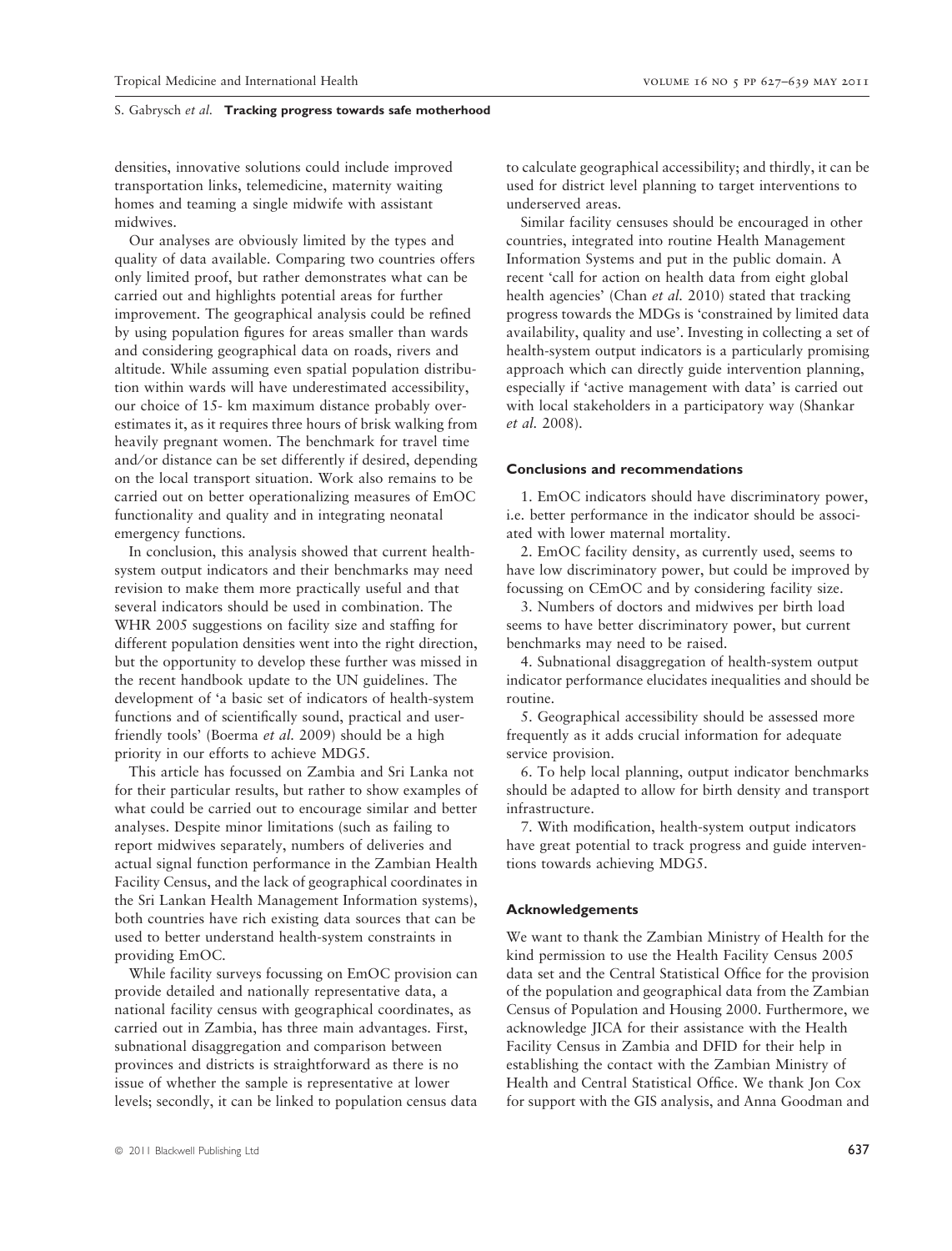Volker Winkler for helpful comments on the final manuscript.

## **References**

- AMDD. Columbia University, Mailman School of Public Health: Averting Maternal Death and Disability. Seminal Articles. New York. Online at: http://www.amddprogram.org/d/content/ seminal-articles, accessed 21 September 2010.
- Boerma T, Chopra M & Evans D. (2009) Health systems performance assessment in the Bulletin. Bulletin of the World Health Organization, 87, 2.
- Central Statistical Office, Ministry of Health, Tropical Diseases Research Centre, University of Zambia, Macro International Inc. 2009. Zambia Demographic and Health Survey 2007. CSO and Macro International Inc.: Calverton, Maryland, USA; Online at: http://www.measuredhs.com/pubs/pdf/FR211/ FR211%5Brevised-05-12-2009%5D.pdf.
- Chan M, Kazatchkine M, Lob-Levyt J et al. (2010) Meeting the demand for results and accountability: a call for action on health data from eight global health agencies. PLoS Medicine, 7, e1000223.
- Department of Census and Statistics Sri Lanka. Population and Housing Statistics. Colombo; Online at: http://www.statistics. gov.lk. Accessed 13 April 2010.
- Fauveau V & Donnay F. (2006) Can the process indicators for emergency obstetric care assess the progress of maternal mortality reduction programs? An examination of UNFPA Projects 2000-2004. International Journal of Gynaecology and Obstetrics, 93, 308–316.
- Graham WJ, Filippi VA & Ronsmans C. (1996) Demonstrating programme impact on maternal mortality. Health Policy and Planning, 11, 16–20.
- Graham WJ, Ahmed S, Stanton C, Abou-Zahr C & Campbell OM. (2008) Measuring maternal mortality: an overview of opportunities and options for developing countries. BMC Medicine, 6, 12.
- Harvey SA, Blandon YC, McCaw-Binns A et al. (2007) Are skilled birth attendants really skilled? A measurement method, some disturbing results and a potential way forward. Bulletin of the World Health Organization, 85, 783–790.
- Health Facility Assessment Technical Working Group. 2005. Profiles of Health Facility Assessment Methods. MEASURE Evaluation, USAID; Online at: http://www.cpc.unc.edu/ measure/tools/monitoring-evaluation-systems/hfa-methods/.
- Health Systems Trust, Department of Health South Africa. 1997. Health care in Mpumalanga. Implications for planning. Online at: ftp://ftp.hst.org.za/pubs/rehmis/mpumalanga.pdf.
- Hussein J, Bell J, Nazzar A et al. (2004) The skilled attendance index: proposal for a new measure of skilled attendance at delivery. Reproductive Health Matters, 12, 160–170.
- IHP+. 2008. A common framework for monitoring performance and evaluation of the scale-up for better health.  $M \circ E$  group of International Health Partnership and related initiatives; Online at: http://www.who.int/healthsystems/IHP\_M&E\_briefing\_ 30\_Jan\_2008.pdf.
- Levin A, McEuen M, Dmytraczenko T et al. 2000. Costs of Maternal Health Care Services in Three Anglophone African Countries. Special Initiatives Report 22. ABT ASSOCIATES INC. Bethesda, MD: Partnerships for Health Reform Project; Online at: http://www.abtassociates.eu/reports/2000230338609\_35062. pdf.
- Levin A, Dmytraczenko T, McEuen M et al. (2003) Costs of maternal health care services in three anglophone African countries. The International Journal of Health Planning and Management, 18, 3–22.
- MEASURE DHS. Demographic and Health Surveys. Online at: http://www.measuredhs.com/aboutsurveys/dhs/start.cfm, accessed 4 February 2010.
- Ogunbekun I, Adeyi O, Wouters A & Morrow RH. (1996) Costs and financing of improvements in the quality of maternal health services through the Bamako Initiative in Nigeria. Health Policy and Planning, 11, 369–384.
- Paxton A, Bailey P, Lobis S & Fry D. (2006) Global patterns in availability of emergency obstetric care. International Journal of Gynaecology and Obstetrics, 93, 300–307.
- Shankar A, Bartlett L, Fauveau V, Islam M & Terreri N. (2008) Delivery of MDG 5 by active management with data. Lancet, 371, 1223–1224.
- UNICEF. 2008. Countdown to 2015. Maternal, Newborn & Child Survival. New York: United Nations Children Fund; Online at: http://www.countdown2015mnch.org/.
- UNICEF. Multiple Indicator Cluster Survey (MICS). New York; Online at: http://www.unicef.org/statistics/index\_24302.html, accessed 4 February 2010.
- UNICEF, WHO, UNFPA. 1997. Guidelines for monitoring the availability and use of obstetric services. New York: United Nations Children Fund; Online at: http://www.amddprogram. org/d/content/technical-resources.
- United Nations Development Group. 2005. Indicators for policy Management – A practical guide for enhancing the statistical capacity of policy-makers for effective monitoring of the MDGs at the country level. Student CD, Module 6: Properties of Indicators. New York; Online at: http:// www.unescap.org/stat/meet/sl/IPMA.06\_Properties\_Indicators. pdf.
- United Nations Statistics Division. Millenium Development Goals Indicators. Online at: http://mdgs.un.org/unsd/mdg/default. aspx, accessed 18 December 2010.
- Van Lerberghe W, Van Balen H & Kegels G. (1992) Typology and performance of first-referral hospitals in sub-saharan Africa. Annales de La Societe Belge de Medecine Tropicale, 72(Suppl 2), 1–51.
- WHO. 2005. The World Health Report 2005: Make every mother and child count. Geneva; Online at: http://www.who.int/whr/ 2005/en/index.html.
- WHO. Global Atlas of the Health Workforce. Online at: http:// apps.who.int/globalatlas/, accessed 10 April 2010.
- WHO. Global Health Observatory. Online at: http://www. who.int/gho/en/, accessed 18 December 2010.
- WHO, UNFPA, UNICEF, AMDD. 2009. Monitoring emergency obstetric care, a handbook. Geneva: WHO; Online at: http://